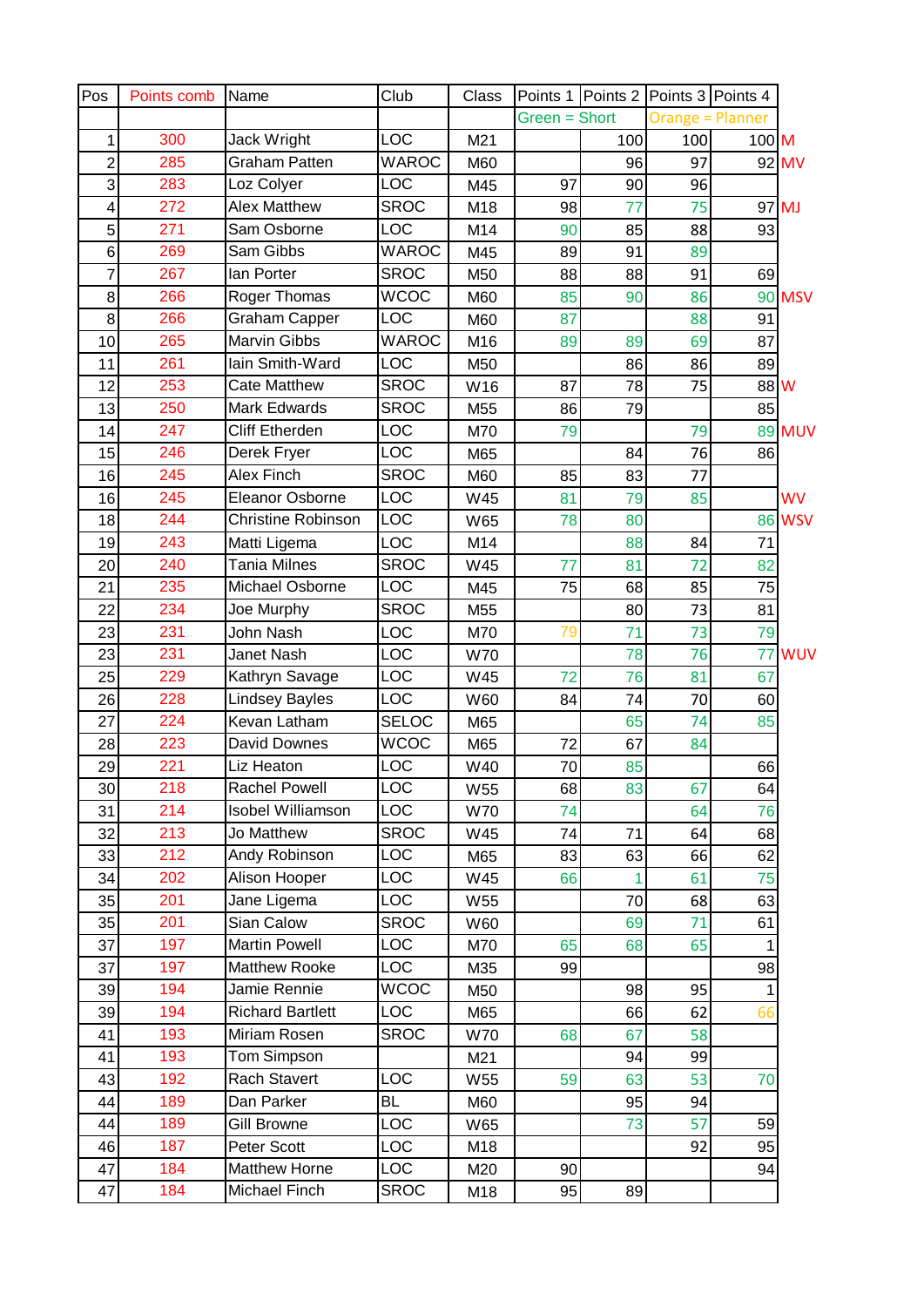| 49 | 182 | Sue Jamieson               | LOC         | W60 | 61  | 58 | 63             |    |           |
|----|-----|----------------------------|-------------|-----|-----|----|----------------|----|-----------|
| 50 | 178 | <b>Nick Howlett</b>        | <b>LOC</b>  | M55 | 88  |    | 90             |    |           |
| 51 | 177 | <b>Mark Simmonds</b>       | LOC         | M55 | 94  |    | 83             |    |           |
| 52 | 176 | David Rosen                | <b>SROC</b> | M65 | 58  | 64 | 54             |    |           |
| 53 | 174 | Karen Parker               | <b>BL</b>   | W55 |     | 87 | 87             |    |           |
| 54 | 173 | <b>Chris Roberts</b>       | <b>SROC</b> | M65 |     | 86 |                | 87 |           |
| 55 | 172 | Mike Hooper                | LOC         | M50 | 1   | 1  | 87             | 84 |           |
| 56 | 166 | Daniel Johnson             |             | M35 |     |    | 90             | 76 |           |
| 57 | 164 | <b>Robert Smith</b>        | LOC         | M55 |     |    | 82             | 82 |           |
| 58 | 163 | Amelia Thompson            | LOC         | W16 |     |    | 82             | 81 | <b>WJ</b> |
| 59 | 160 | Darren Baker               | <b>DEE</b>  | M55 | 82  |    | 78             |    |           |
| 60 | 159 | Alice Fellbaum             |             | W21 |     |    | 80             | 79 |           |
| 61 | 157 | <b>Richard Wilson</b>      | <b>AIRE</b> | M65 |     | 77 |                | 80 |           |
| 62 | 156 | Derek Ratcliffe            | LOC         | M65 |     |    | 89             | 67 |           |
| 62 | 156 | Tim Boden                  | LOC         | M55 |     | 78 | 78             |    |           |
| 64 | 154 | Julian Lailey              | <b>SROC</b> | M75 |     |    | 70             | 83 |           |
| 65 | 153 | Jo Cleary                  | LOC         | W55 | 77  | 76 |                |    |           |
| 66 | 150 | <b>Andrew Smith</b>        | LOC         | M75 | 80  |    | $\overline{1}$ | 69 |           |
| 66 | 150 | Roger Smith                | LOC         | M70 |     |    | 77             | 73 |           |
| 68 | 147 | David Lloyd                | LOC         | M70 | 76  | 70 | $\overline{1}$ |    |           |
| 68 | 147 | Mark Scaife                | LOC         | M50 |     |    | 80             | 67 |           |
| 68 | 147 | <b>Rachel Platt</b>        | LOC         | W35 | 69  |    |                | 78 |           |
| 71 | 146 | Rebekah Beadle             | LOC         | W55 | 71  |    | 1              | 74 |           |
| 72 | 142 | <b>Elaine Baker</b>        | <b>DEE</b>  | W55 | 67  | 75 |                |    |           |
| 72 | 142 | <b>Graham Farley</b>       | LOC         | M60 |     | 65 |                | 77 |           |
| 72 | 142 | <b>Hazel Gibbs</b>         | LOC         | W70 | 70  | 72 |                |    |           |
| 75 | 141 | David Jackson              | LOC         | M55 | 71  |    |                | 70 |           |
| 76 | 136 | Jamie Boden                |             | M21 |     | 64 | 72             |    |           |
| 77 | 135 | Selwyn Wright              | <b>LOC</b>  | M65 |     |    | 63             | 72 |           |
| 78 | 134 | <b>Mark Collins</b>        | <b>DFOK</b> | M60 |     | 73 | 61             |    |           |
| 79 | 132 | David Corp                 | <b>LOC</b>  | M70 |     | 66 | 66             |    |           |
| 80 | 128 | Karen Saunders             | LOC         | W55 | 65  |    |                | 63 |           |
| 81 | 127 | Rowan Purkis               | LOC         | W65 | 63  |    |                | 64 |           |
| 82 | 125 | Alan Heppenstall           | LOC         | M80 |     |    | 52             | 73 |           |
| 83 | 120 | Ann Smith                  | LOC         | W70 |     |    | 55             | 65 |           |
| 84 | 115 | Evelyn Morgan              | LOC         | W70 | 57  |    |                | 58 |           |
| 85 | 100 | Finlay Johnson             | <b>SROC</b> | M20 | 100 |    |                |    |           |
| 86 | 99  | Charlie Rennie             | <b>WCOC</b> | M20 |     | 99 |                |    |           |
| 86 | 99  | <b>Heather Heppenstall</b> | <b>LOC</b>  | W40 |     |    |                | 99 |           |
| 88 | 98  | Joe Hudd                   | <b>WCOC</b> | M20 |     |    | 98             |    |           |
| 89 | 97  | <b>Philip Rutter</b>       | <b>SROC</b> | M21 |     | 97 |                |    |           |
| 90 | 96  | Dai Bedwell                | <b>DVO</b>  | M55 |     |    |                | 96 |           |
| 90 | 96  | Sarah Atkinson             | <b>LOC</b>  | W35 | 96  |    |                |    |           |
| 92 | 93  | Alan Irving                | <b>WCOC</b> | M55 |     |    | 93             |    |           |
| 92 | 93  | Andrew Nash                | SOC         | M45 |     | 93 |                |    |           |
| 92 | 93  | Ellie Simmonds             | <b>LOC</b>  | W20 | 93  |    |                |    |           |
| 95 | 92  | Dominic Wathey             | <b>MDOC</b> | M18 | 92  |    |                |    |           |
| 95 | 92  | lan Cumpstey               | BL          | M45 |     | 92 |                |    |           |
| 97 | 91  | Chris Heppenstall          | <b>LOC</b>  | M40 | 91  |    |                |    |           |
| 98 | 90  | Robert Browne              | LOC         | M21 |     |    |                | 90 |           |
|    |     |                            |             |     |     |    |                |    |           |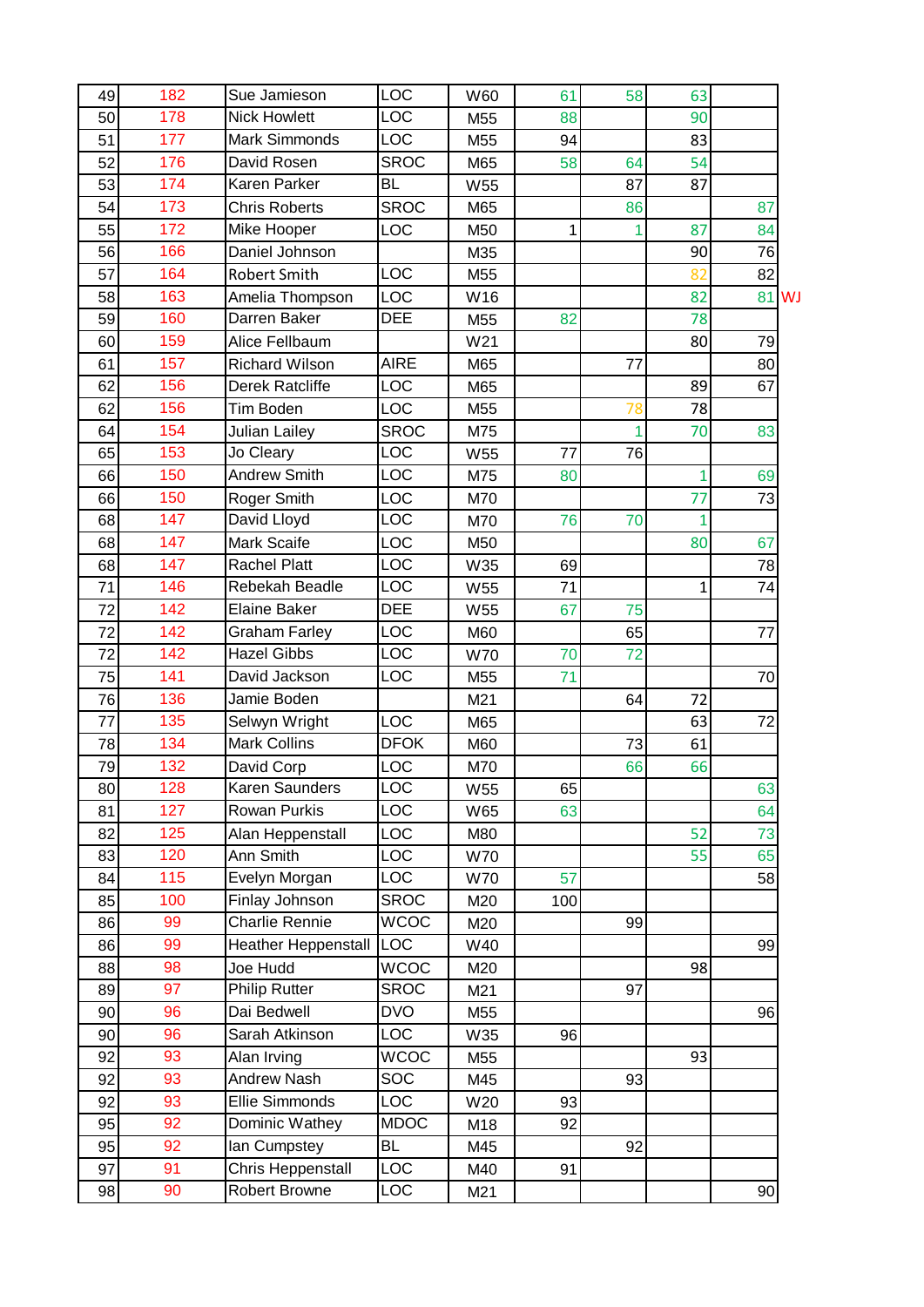| 99  | 88              | <b>Elizabeth Browne</b>  | <b>LOC</b>               | W35 |    |    |              | 88 |
|-----|-----------------|--------------------------|--------------------------|-----|----|----|--------------|----|
| 100 | 87              | Kathryn Evans            | <b>WAROC</b>             | W40 |    | 87 |              |    |
| 101 | 86              | Deb Murrell              | <b>SROC</b>              | W55 | 86 |    |              |    |
| 102 | 84              | <b>Ben Todhunter</b>     | <b>SROC</b>              | M14 |    | 84 |              |    |
| 102 | 84              | Louise Dunn              | <b>LOC</b>               | W60 | 84 |    |              |    |
| 102 | 84              | Simon Filmore            | LOC                      | M65 |    |    |              | 84 |
| 105 | 83              | <b>Clive Wilson</b>      | SYO                      | M65 | 83 |    |              |    |
| 105 | 83              | Paul Fox                 | SN                       | M60 |    |    |              | 83 |
| 105 | 83              | <b>Richard Tiley</b>     | <b>LOC</b>               | M60 |    |    | 83           |    |
| 108 | 82              | Anne Burbidge            | <b>WCOC</b>              | W60 |    | 82 |              |    |
| 108 | 82              | Herbie Ashworth          | <b>WCOC</b>              | M18 | 82 |    |              |    |
| 108 | 82              | Laura Brown              | <b>LOC</b>               | W18 |    |    | 82           |    |
| 108 | 82              | Victoria Thompson        |                          | W21 |    | 82 |              |    |
| 112 | 81              | Anne Wilson              | <b>AIRE</b>              | W70 |    | 1  |              | 80 |
| 112 | 81              | <b>Bryony Halcrow</b>    |                          | W21 |    |    | 81           |    |
| 112 | 81              | James Todhunter          | <b>SROC</b>              | M40 |    | 81 |              |    |
| 112 | 81              | Roger Lewis              | SYO                      | M45 | 81 |    |              |    |
| 116 | 80              | Scott Ashworth           | <b>WCOC</b>              | M45 | 80 |    |              |    |
| 117 | 79              | Julia Laverack           | <b>WAROC</b>             | W60 | 79 |    |              |    |
| 117 | 79              | Will Reed & Gary Lingard |                          | M35 |    |    | 79           |    |
| 119 | 78              | Karen Farley             | LOC                      | W60 |    |    |              | 78 |
| 119 | 78              | Lynne Thomas             | $\overline{\text{WCOC}}$ | W50 | 78 |    |              |    |
| 121 | 76              | Fergus Jackson           | LOC                      | M21 | 76 |    |              |    |
| 122 | 75              | Gary Flynn               | <b>LOC</b>               | M21 | 75 |    |              |    |
| 122 | 75              | <b>Isabel Berry</b>      | BL                       | W40 |    | 75 |              |    |
| 124 | 74              | Anna Lister              | <b>LOC</b>               | W21 |    |    | 74           |    |
| 124 | 74              | <b>Judith Filmore</b>    | $\overline{LOC}$         | W60 |    |    |              | 74 |
| 124 | 74              | Keith Henderson          | <b>WIM</b>               | M80 |    | 74 |              |    |
| 127 | 73              | <b>Becky Shelford</b>    | <b>LOC</b>               | W21 | 73 |    |              |    |
| 127 | $\overline{73}$ | John Lebeter             | <b>CLARO</b>             | M65 | 73 |    |              |    |
| 129 | 72              | <b>Littledave Cumins</b> | SO                       | M50 |    |    |              | 72 |
| 129 | 72              | Steve Kruger             | <b>LOC</b>               | M60 |    | 72 |              |    |
| 131 | 71              | Jenny Lyon               |                          | W40 |    |    |              | 71 |
| 131 | 71              | Rowena Browne            | <b>SROC</b>              | W60 |    |    | 71           |    |
| 133 | 69              | Keith Belsey             | SN                       | M55 |    |    | 69           |    |
| 133 | 69              | Myrtle Ashworth          | <b>WCOC</b>              | W16 | 69 |    |              |    |
| 133 | 69              | <b>Steve Bell</b>        | <b>LOC</b>               | M55 |    | 69 |              |    |
| 136 | 68              | <b>Bob Gibbs</b>         | LOC                      | M70 |    |    | 68           |    |
| 136 | 68              | <b>Gill Sharp</b>        | SN                       | W60 |    |    |              | 68 |
| 138 | 67              | <b>Jerry Purkis</b>      | LOC                      | M65 | 67 |    |              |    |
| 138 | 67              | Lorna Ligema             | <b>LOC</b>               | W21 |    |    | 67           |    |
| 140 | 66              | Andrew Leedham           | <b>LOC</b>               | M55 | 66 |    |              |    |
| 141 | 65              | <b>Bob Dredge</b>        | <b>WCOC</b>              | M70 |    |    | 65           |    |
| 141 | 65              | Colin Swallow            | SN                       | M65 |    |    |              | 65 |
| 143 | 64              | Deyna Hirst              | LOC                      | W55 | 64 |    |              |    |
| 144 | 62              | David Hanstock           | <b>BOK</b>               | M65 |    |    | 62           |    |
| 144 | 62              | Mike Atherton            | LOC                      | M80 |    |    |              | 62 |
| 144 | 62              | Pauline Wilson           | <b>SYO</b>               | W70 | 62 |    |              |    |
| 144 | 62              | <b>Ted McDonald</b>      | <b>BOK</b>               | M75 |    | 62 |              |    |
| 148 | 61              | Carol McNeill            | LOC                      | W75 | 60 |    | $\mathbf{1}$ |    |